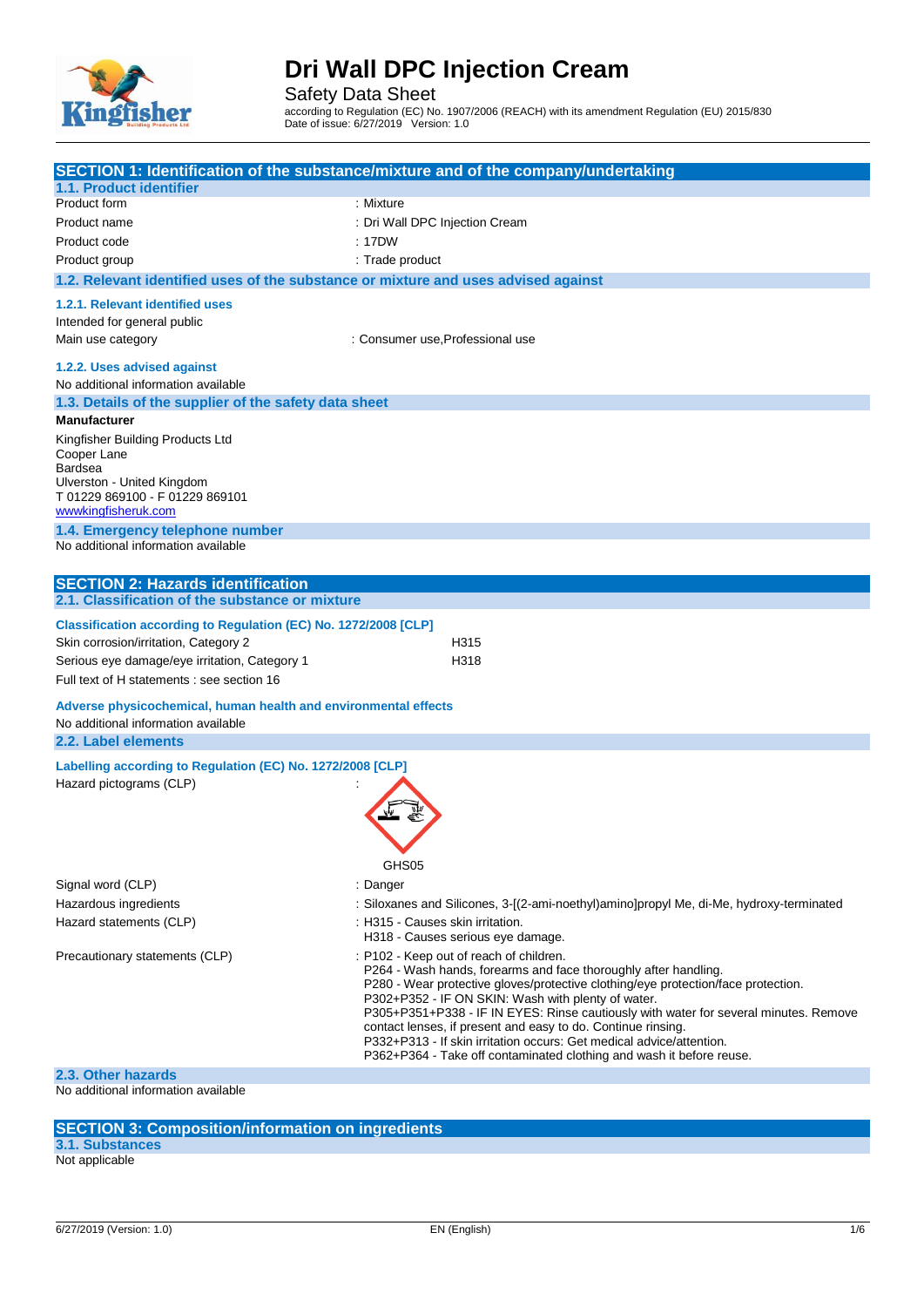## Safety Data Sheet

according to Regulation (EC) No. 1907/2006 (REACH) with its amendment Regulation (EU) 2015/830

#### **3.2. Mixtures**

| <b>Name</b>                                                                               | <b>Product identifier</b>                                               | $\frac{9}{6}$ | <b>Classification according to</b><br><b>Regulation (EC) No.</b><br>1272/2008 [CLP]                |
|-------------------------------------------------------------------------------------------|-------------------------------------------------------------------------|---------------|----------------------------------------------------------------------------------------------------|
| <b>TRIETHOXYCAPRYLYLSILANE</b>                                                            | (CAS-No.) 2943-75-1<br>(EC-No.) 220-941-2                               | $19.5 - 21$   | Skin Irrit. 2, H315                                                                                |
| ethanediol; ethylene glycol                                                               | (CAS-No.) 107-21-1<br>(EC-No.) 203-473-3<br>(EC Index-No.) 603-027-00-1 | 4.95          | Acute Tox. 4 (Oral), H302                                                                          |
| Siloxanes and Silicones, 3-[(2-ami-<br>noethyl)amino]propyl Me, di-Me, hydroxy-terminated | (CAS-No.) 75718-16-0 Polymer                                            | $2.1 - 3$     | Skin Irrit. 2, H315<br>Eye Dam. 1, H318                                                            |
| <b>Specific concentration limits:</b>                                                     |                                                                         |               |                                                                                                    |
| <b>Name</b>                                                                               | <b>Product identifier</b>                                               |               | <b>Specific concentration limits</b>                                                               |
| Siloxanes and Silicones, 3-[(2-ami-<br>noethyl)amino]propyl Me, di-Me, hydroxy-terminated | (CAS-No.) 75718-16-0 Polymer                                            |               | (0 = < C < 100) Skin Irrit. 2, H315<br>0= <c 1,="" 100)="" <="" dam.="" eye="" h318<="" td=""></c> |

Full text of H-statements: see section 16

| <b>SECTION 4: First aid measures</b>                             |                                                                                                                                                                                              |  |  |
|------------------------------------------------------------------|----------------------------------------------------------------------------------------------------------------------------------------------------------------------------------------------|--|--|
| 4.1. Description of first aid measures                           |                                                                                                                                                                                              |  |  |
| First-aid measures general                                       | : Get medical advice/attention if you feel unwell. Never give anything by mouth to an<br>unconscious person.                                                                                 |  |  |
| First-aid measures after skin contact                            | : After contact with skin, take off immediately all contaminated clothing, and wash<br>immediately with plenty of water. If skin irritation or rash occurs: Get medical<br>advice/attention. |  |  |
| First-aid measures after eye contact                             | : Rinse immediately with plenty of water. Remove contact lenses, if present and easy to do.<br>Continue rinsing. If eye irritation persists: Get medical advice/attention.                   |  |  |
| First-aid measures after ingestion                               | : Rinse mouth out with water. Do not induce vomiting. Get immediate medical<br>advice/attention.                                                                                             |  |  |
| 4.2. Most important symptoms and effects, both acute and delayed |                                                                                                                                                                                              |  |  |
| Symptoms/effects                                                 | : May be harmful in contact with skin. Causes serious eye damage.                                                                                                                            |  |  |
| Symptoms/effects after skin contact                              | : Causes skin irritation.                                                                                                                                                                    |  |  |
| Symptoms/effects after eye contact                               | : Causes serious eye damage.                                                                                                                                                                 |  |  |
| Symptoms/effects after ingestion                                 | : May be harmful if swallowed.                                                                                                                                                               |  |  |
|                                                                  | 4.3. Indication of any immediate medical attention and special treatment needed                                                                                                              |  |  |
| Treat symptomatically.                                           |                                                                                                                                                                                              |  |  |

| <b>SECTION 5: Firefighting measures</b>                                  |                                                      |
|--------------------------------------------------------------------------|------------------------------------------------------|
| 5.1. Extinguishing media                                                 |                                                      |
| Suitable extinguishing media                                             | : Dry chemical, CO2, or water spray or regular foam. |
| Unsuitable extinguishing media                                           | : Do not use a heavy water stream.                   |
| 5.2. Special hazards arising from the substance or mixture               |                                                      |
| Fire hazard                                                              | : Not flammable.                                     |
| <b>Explosion hazard</b>                                                  | : No direct explosion hazard.                        |
| Hazardous decomposition products in case of fire                         | : Carbon dioxide. Carbon monoxide.                   |
| 5.3. Advice for firefighters                                             |                                                      |
| Precautionary measures fire                                              | : Keep cool. Protect from sunlight.                  |
| Protection during firefighting                                           | : Wear recommended personal protective equipment.    |
| <b>SECTION 6: Accidental release measures</b>                            |                                                      |
| 6.1. Personal precautions, protective equipment and emergency procedures |                                                      |
| General measures                                                         | : Avoid contact with skin and eyes.                  |
| 6.1.1. For non-emergency personnel                                       |                                                      |
| Protective equipment                                                     | : Wear recommended personal protective equipment.    |
| Emergency procedures                                                     | : Avoid contact with skin, eyes and clothing.        |
| 6.1.2. For emergency responders                                          |                                                      |

## Protective equipment **interval in the controller of the controller controller controller controller** : Do not attempt to take action without suitable protective equipment.

**6.2. Environmental precautions** Avoid release to the environment.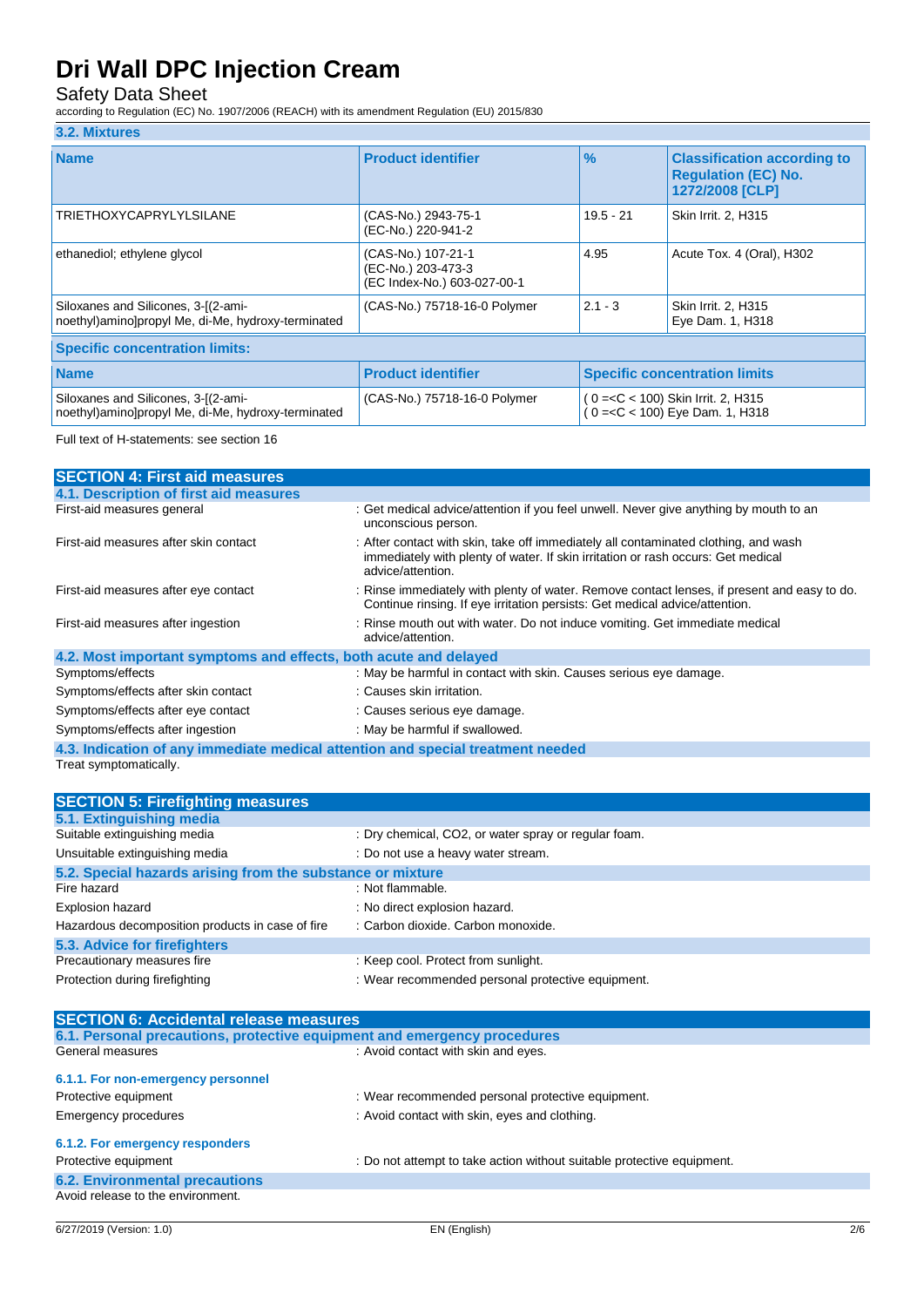Safety Data Sheet

according to Regulation (EC) No. 1907/2006 (REACH) with its amendment Regulation (EU) 2015/830

| 6.3. Methods and material for containment and cleaning up |                                                                                  |  |
|-----------------------------------------------------------|----------------------------------------------------------------------------------|--|
| For containment                                           | : Absorb spilled material with sand or earth.                                    |  |
| Methods for cleaning up                                   | : Absorb remaining liquid with sand or inert absorbent and remove to safe place. |  |
| 6.4. Reference to other sections                          |                                                                                  |  |
| No additional information available                       |                                                                                  |  |
|                                                           |                                                                                  |  |

| <b>SECTION 7: Handling and storage</b>                            |                                                                                                                                                                                                                 |  |
|-------------------------------------------------------------------|-----------------------------------------------------------------------------------------------------------------------------------------------------------------------------------------------------------------|--|
| 7.1. Precautions for safe handling                                |                                                                                                                                                                                                                 |  |
| Precautions for safe handling                                     | : Avoid contact with skin, eyes and clothing. Do not eat, drink or smoke when using this<br>product. Use personal protective equipment as required.                                                             |  |
| Hygiene measures                                                  | : Always wash hands after handling the product. Wash hands and other exposed areas with<br>mild soap and water before eating, drinking or smoking and when leaving work. Wear<br>personal protective equipment. |  |
| 7.2. Conditions for safe storage, including any incompatibilities |                                                                                                                                                                                                                 |  |
| Technical measures                                                | : Does not require any specific or particular technical measures.                                                                                                                                               |  |
| Storage conditions                                                | : Protect from sunlight. Store in dry protected location to prevent any moisture contact.                                                                                                                       |  |
| Incompatible products                                             | : Oxidizing agent.                                                                                                                                                                                              |  |
| Maximum storage period                                            | $: 12$ months                                                                                                                                                                                                   |  |
| 7.3. Specific end use(s)                                          |                                                                                                                                                                                                                 |  |
| No additional information available                               |                                                                                                                                                                                                                 |  |

**SECTION 8: Exposure controls/personal protection 8.1. Control parameters** No additional information available

**8.2. Exposure controls**

### **Personal protective equipment:**

Gloves. Protective clothing. Protective goggles.

#### **Personal protective equipment symbol(s):**



### **Environmental exposure controls:**

Avoid release to the environment.

### **Consumer exposure controls:**

Avoid contact during pregnancy/while nursing.

### **Other information:**

Do not eat, drink or smoke when using this product.

|                                                            | <b>SECTION 9: Physical and chemical properties</b> |  |  |
|------------------------------------------------------------|----------------------------------------------------|--|--|
| 9.1. Information on basic physical and chemical properties |                                                    |  |  |
| Physical state                                             | : Liquid                                           |  |  |
| Appearance                                                 | : Paste.                                           |  |  |
| Colour                                                     | : white.                                           |  |  |
| Odour                                                      | : No data available                                |  |  |
| Odour threshold                                            | : No data available                                |  |  |
| рH                                                         | : No data available                                |  |  |
| Relative evaporation rate (butylacetate=1)                 | : No data available                                |  |  |
| Melting point                                              | : No data available                                |  |  |
| Freezing point                                             | : No data available                                |  |  |
| Boiling point                                              | : No data available                                |  |  |
| Flash point                                                | : No data available                                |  |  |
| Auto-ignition temperature                                  | : No data available                                |  |  |
| Decomposition temperature                                  | : No data available                                |  |  |
| Flammability (solid, gas)                                  | : No data available                                |  |  |
| Vapour pressure                                            | : No data available                                |  |  |
| Relative vapour density at 20 °C                           | : No data available                                |  |  |
| Relative density                                           | : No data available                                |  |  |
|                                                            |                                                    |  |  |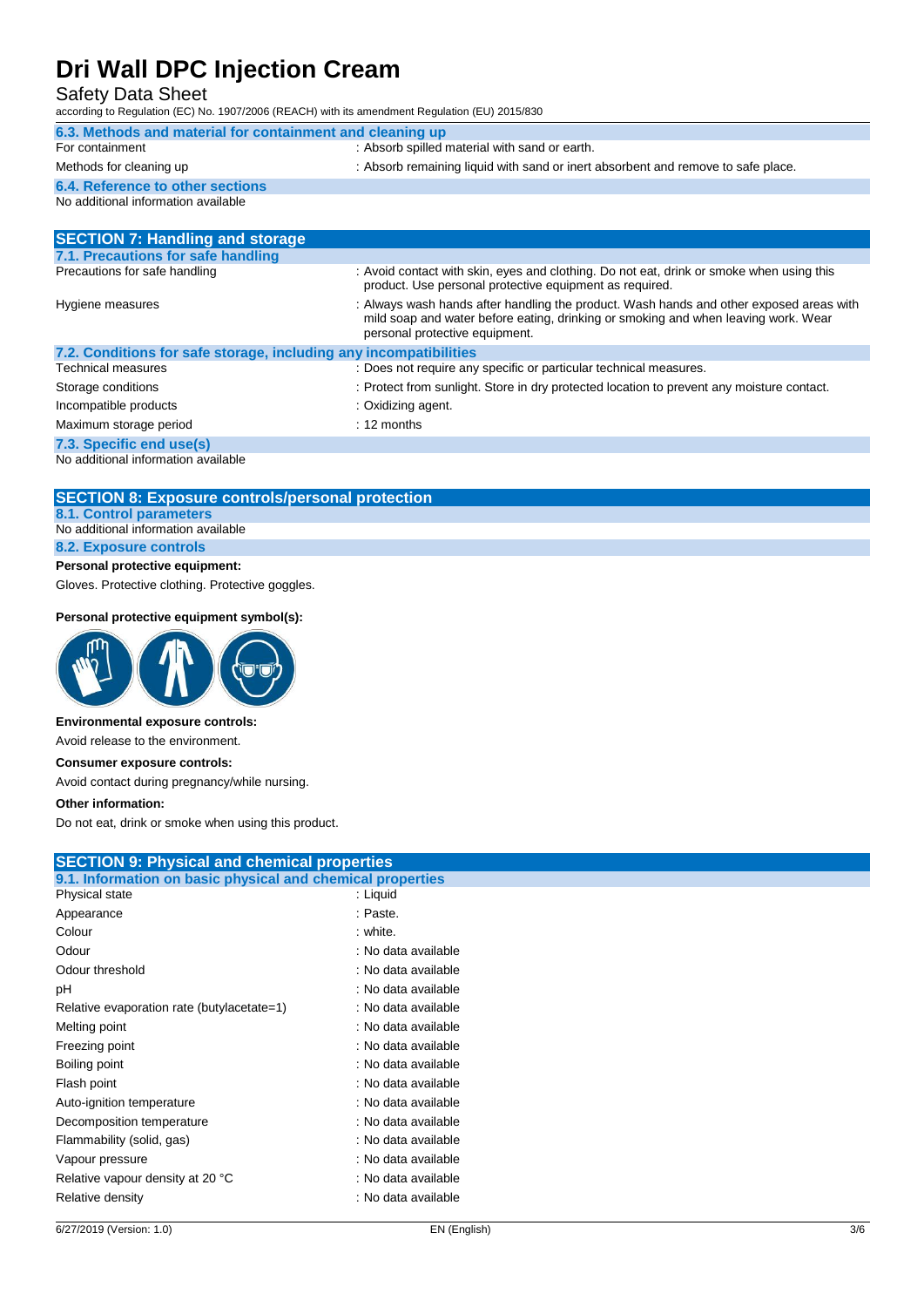## Safety Data Sheet

according to Regulation (EC) No. 1907/2006 (REACH) with its amendment Regulation (EU) 2015/830

| Solubility                  | : No data available |
|-----------------------------|---------------------|
| Log Pow                     | : No data available |
| Viscosity, kinematic        | : No data available |
| Viscosity, dynamic          | : No data available |
| <b>Explosive properties</b> | : No data available |
| Oxidising properties        | : No data available |
| <b>Explosive limits</b>     | : No data available |
|                             |                     |

## **9.2. Other information**

No additional information available

| <b>SECTION 10: Stability and reactivity</b>                             |
|-------------------------------------------------------------------------|
| <b>10.1. Reactivity</b>                                                 |
| None under normal conditions.                                           |
| <b>10.2. Chemical stability</b>                                         |
| Stable under normal conditions.                                         |
| 10.3. Possibility of hazardous reactions                                |
| None under normal use.                                                  |
| 10.4. Conditions to avoid                                               |
| None under recommended storage and handling conditions (see section 7). |
| 10.5. Incompatible materials                                            |
| Oxidizing agent. May be corrosive to metals.                            |
| 10.6. Hazardous decomposition products                                  |
| No additional information quailable                                     |

#### No additional information available

|  | <b>SECTION 11: Toxicological information</b> |  |  |
|--|----------------------------------------------|--|--|
|--|----------------------------------------------|--|--|

| 11.1. Information on toxicological effects             |                                                 |
|--------------------------------------------------------|-------------------------------------------------|
| Acute toxicity (oral)                                  | : Not classified                                |
| Acute toxicity (dermal)                                | : Not classified                                |
| Acute toxicity (inhalation)                            | : Not classified                                |
| Skin corrosion/irritation                              | : Causes skin irritation.                       |
| Serious eye damage/irritation                          | : Causes serious eye damage.                    |
| Respiratory or skin sensitisation                      | : Not classified                                |
| Germ cell mutagenicity                                 | : Not classified                                |
| Carcinogenicity                                        | : Not classified                                |
| Reproductive toxicity                                  | : Not classified                                |
| STOT-single exposure                                   | : Not classified                                |
| STOT-repeated exposure                                 | : Not classified                                |
| Aspiration hazard                                      | : Not classified                                |
| Potential adverse human health effects and<br>symptoms | : Harmful in contact with skin.                 |
| Experience with humans                                 | : Serious eye damage/eye irritation, Category 1 |
| Other information                                      | : Likely routes of exposure: skin and eye.      |
|                                                        |                                                 |

| <b>SECTION 12: Ecological information</b> |                  |
|-------------------------------------------|------------------|
| 12.1. Toxicity                            |                  |
| Acute aquatic toxicity                    | : Not classified |
| Chronic aquatic toxicity                  | : Not classified |
| 12.2. Persistence and degradability       |                  |
| No additional information available       |                  |
| 12.3. Bioaccumulative potential           |                  |
| No additional information available       |                  |
| 12.4. Mobility in soil                    |                  |
| No additional information available       |                  |
| 12.5. Results of PBT and vPvB assessment  |                  |
| No additional information available       |                  |
| 12.6. Other adverse effects               |                  |
| No additional information available       |                  |
|                                           |                  |

| <b>SECTION 13: Disposal considerations</b> |
|--------------------------------------------|
| 13.1. Waste treatment methods              |
| No additional information available        |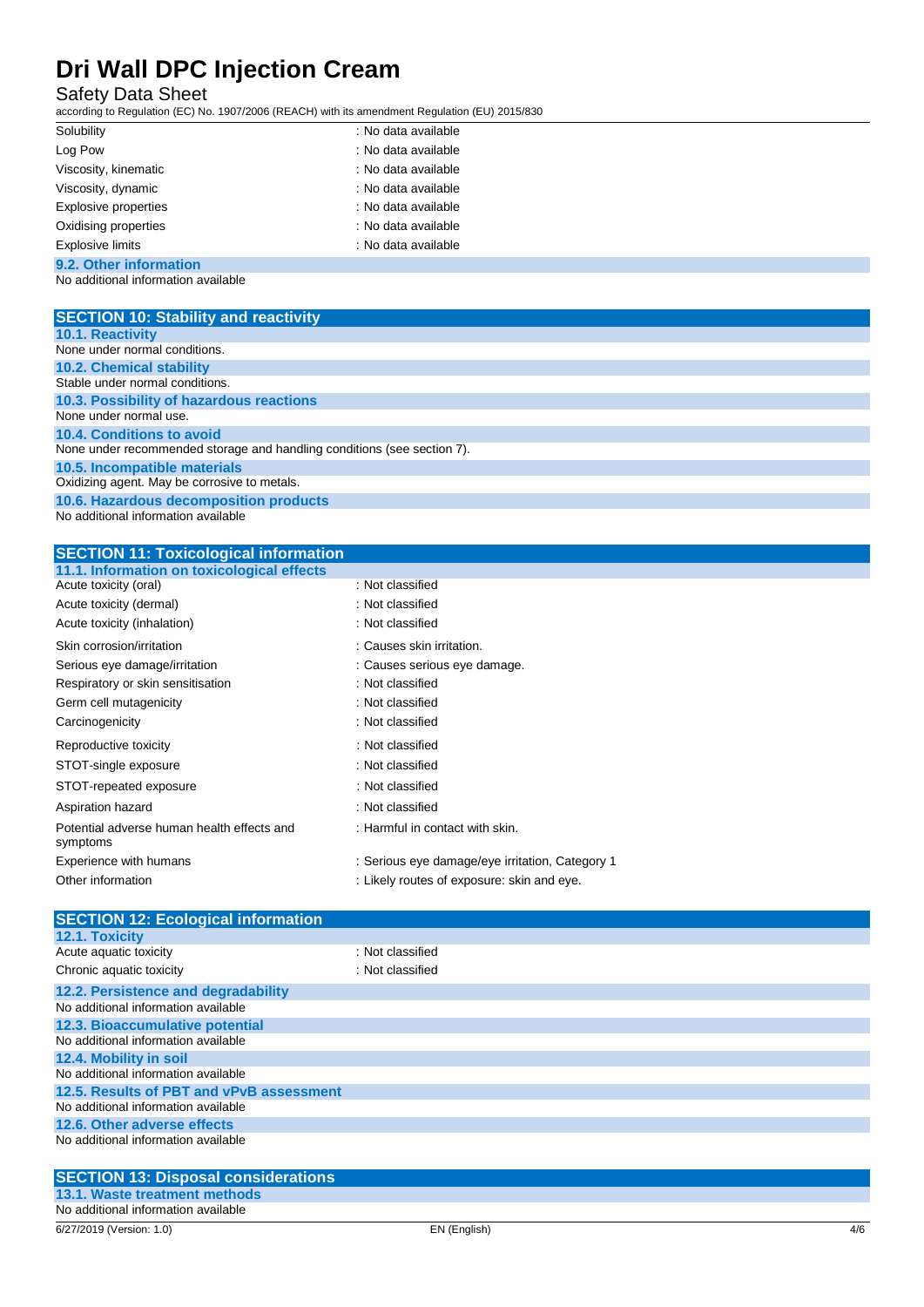## Safety Data Sheet

according to Regulation (EC) No. 1907/2006 (REACH) with its amendment Regulation (EU) 2015/830

| <b>SECTION 14: Transport information</b>                                                   |                |                |                |                |
|--------------------------------------------------------------------------------------------|----------------|----------------|----------------|----------------|
| In accordance with ADR / RID / IMDG / IATA / ADN                                           |                |                |                |                |
| <b>ADR</b>                                                                                 | <b>IMDG</b>    | <b>IATA</b>    | <b>ADN</b>     | <b>RID</b>     |
| 14.1. UN number                                                                            |                |                |                |                |
| Not applicable                                                                             | Not applicable | Not applicable | Not applicable | Not applicable |
| 14.2. UN proper shipping name                                                              |                |                |                |                |
| Not applicable                                                                             | Not applicable | Not applicable | Not applicable | Not applicable |
| 14.3. Transport hazard class(es)                                                           |                |                |                |                |
| Not applicable                                                                             | Not applicable | Not applicable | Not applicable | Not applicable |
| 14.4. Packing group                                                                        |                |                |                |                |
| Not applicable                                                                             | Not applicable | Not applicable | Not applicable | Not applicable |
| <b>14.5. Environmental hazards</b>                                                         |                |                |                |                |
| Not applicable                                                                             | Not applicable | Not applicable | Not applicable | Not applicable |
| No supplementary information available                                                     |                |                |                |                |
| 14.6. Special precautions for user<br><b>Overland transport</b>                            |                |                |                |                |
| Not applicable                                                                             |                |                |                |                |
| <b>Transport by sea</b>                                                                    |                |                |                |                |
| Not applicable                                                                             |                |                |                |                |
| Air transport                                                                              |                |                |                |                |
| Not applicable                                                                             |                |                |                |                |
| Inland waterway transport                                                                  |                |                |                |                |
| Not applicable                                                                             |                |                |                |                |
| Rail transport                                                                             |                |                |                |                |
| Not applicable                                                                             |                |                |                |                |
| 14.7. Transport in bulk according to Annex II of Marpol and the IBC Code<br>Not applicable |                |                |                |                |
| <b>SECTION 15: Regulatory information</b>                                                  |                |                |                |                |

**15.1. Safety, health and environmental regulations/legislation specific for the substance or mixture**

### **15.1.1. EU-Regulations**

| The following restrictions are applicable according to Annex XVII of the REACH Regulation (EC) No 1907/2006:                                                                                                                                                                                                                           |                                                                                                                                                                                     |  |  |  |
|----------------------------------------------------------------------------------------------------------------------------------------------------------------------------------------------------------------------------------------------------------------------------------------------------------------------------------------|-------------------------------------------------------------------------------------------------------------------------------------------------------------------------------------|--|--|--|
| 3(b) Substances or mixtures fulfilling the criteria for any of the following<br>hazard classes or categories set out in Annex I to Regulation (EC) No<br>1272/2008: Hazard classes 3.1 to 3.6, 3.7 adverse effects on sexual<br>function and fertility or on development, 3.8 effects other than narcotic<br>effects, $3.9$ and $3.10$ | Dri Wall DPC Injection Cream - ethanediol; ethylene glycol - Siloxanes<br>and Silicones, 3-[(2-ami-noethyl)amino]propyl Me, di-Me, hydroxy-<br>terminated - TRIETHOXYCAPRYLYLSILANE |  |  |  |
| 3. Liquid substances or mixtures which are regarded as dangerous in<br>accordance with Directive 1999/45/EC or are fulfilling the criteria for any<br>of the following hazard classes or categories set out in Annex I to<br>Regulation (EC) No 1272/2008                                                                              | ethanediol; ethylene glycol - Siloxanes and Silicones, 3-[(2-ami-<br>noethyl)amino]propyl Me, di-Me, hydroxy-terminated                                                             |  |  |  |

Contains no substance on the REACH candidate list

Contains no REACH Annex XIV substances

Contains no substance subject to REGULATION (EU) No 649/2012 OF THE EUROPEAN PARLIAMENT AND OF THE COUNCIL of 4 July 2012 concerning the export and import of hazardous chemicals.

Substance(s) are not subject to Regulation (EC) No 850/2004 of the European Parliament and of the Council of 29 April 2004 on persistent organic pollutants and amending Directive 79/117/EEC.

#### **15.1.2. National regulations**

#### **Germany**

Reference to AwSV : Water hazard class (WGK) 3, Highly hazardous to water (Classification according to AwSV, Annex 1)